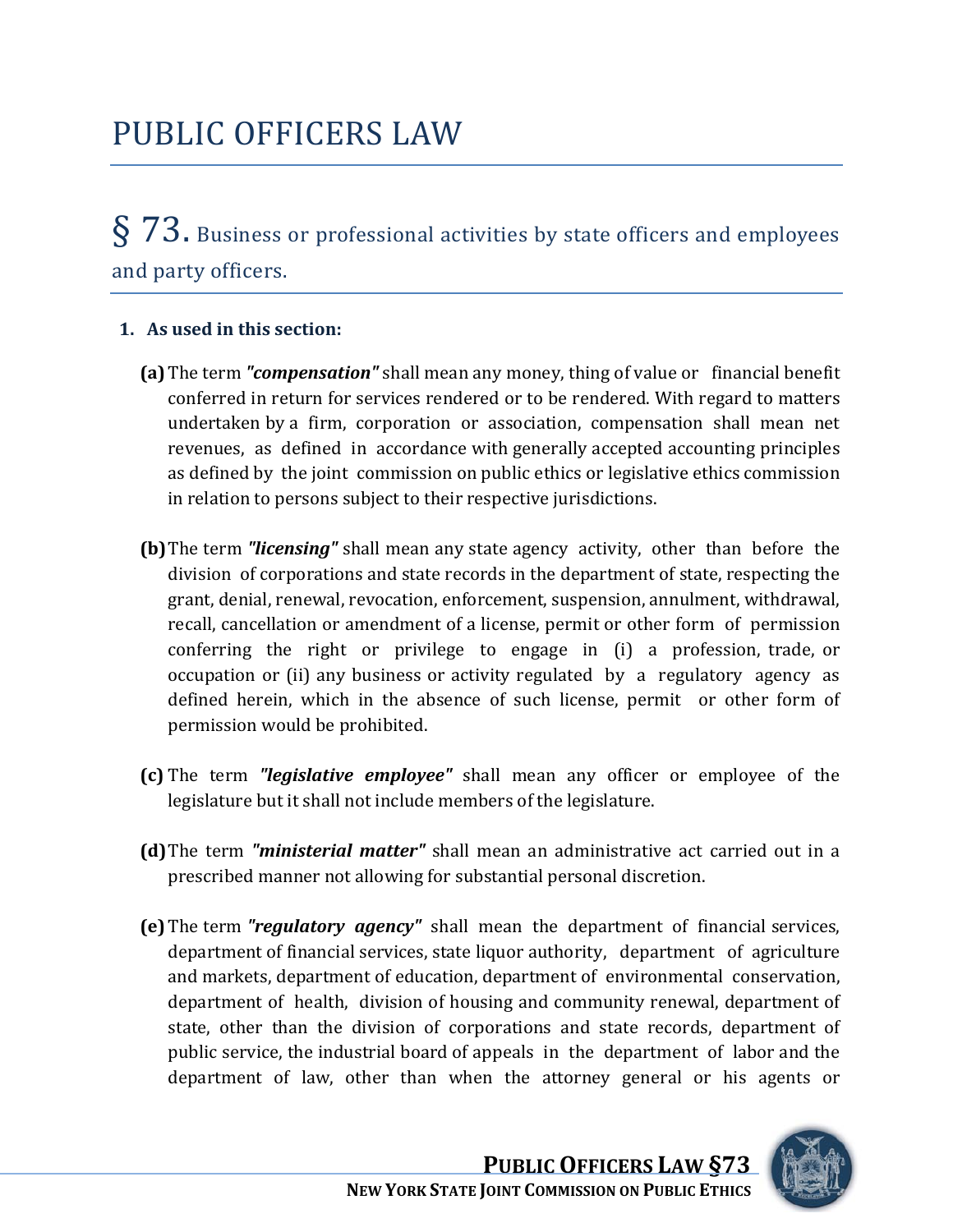employees are performing duties specified in section sixty‐three of the executive law.

- **(f)** The term *"representative capacity"* shall mean the presentation of the interests of a client or other person pursuant to an agreement, express or implied, for compensation for services.
- **(g)** The term *"state agency"* shall mean any state department, or division, board, commission, or bureau of any state department, any public benefit corporation, public authority or commission at least one of whose members is appointed by the governor, or the state university of New York or the city university of New York, including all their constituent units except community colleges of the state university of New York and the independent institutions operating statutory or contract colleges on behalf of the state.
- (h) The term "statewide elected official" shall mean the governor, lieutenant governor, comptroller or attorney general.
- **(i)** The term *"state officer or employee"* shall mean:
	- **(i)** heads of state departments and their deputies and assistants other than members of the board of regents of the university of the state of New York who r eceive no compensation or are compensated on a per diem basis;
	- **(ii)** officers and employees of statewide elected officials;
	- **(iii)**officers and employees of state departments, boards, bureaus, divisions, commissions, councils or other state agencies other than officers of such boards, commissions or councils who receive no compensation or are compensated on a per diem basis; and
	- **(iv)** members or directors of public authorities, other than multi‐state authorities, public benefit corporations and commissions at least one of whose members is appointed by the governor, who receive compensation other than on a per diem basis, and employees of such authorities, corporations and commissions.
- **(j)** The term *"city agency"* shall mean a city, county, borough or other office, position, administration, department, division, bureau, board, commission, authority, corporation or other agency of government, the expenses of which are paid in whole or in part from the city treasury, and shall include the board of education, the board of higher education, school boards, city and community colleges, community boards, the New York city transit authority, the New York city housing authority and the Triborough bridge and tunnel authority, but shall not include any court or corporation or institution maintaining or operating a public library, museum,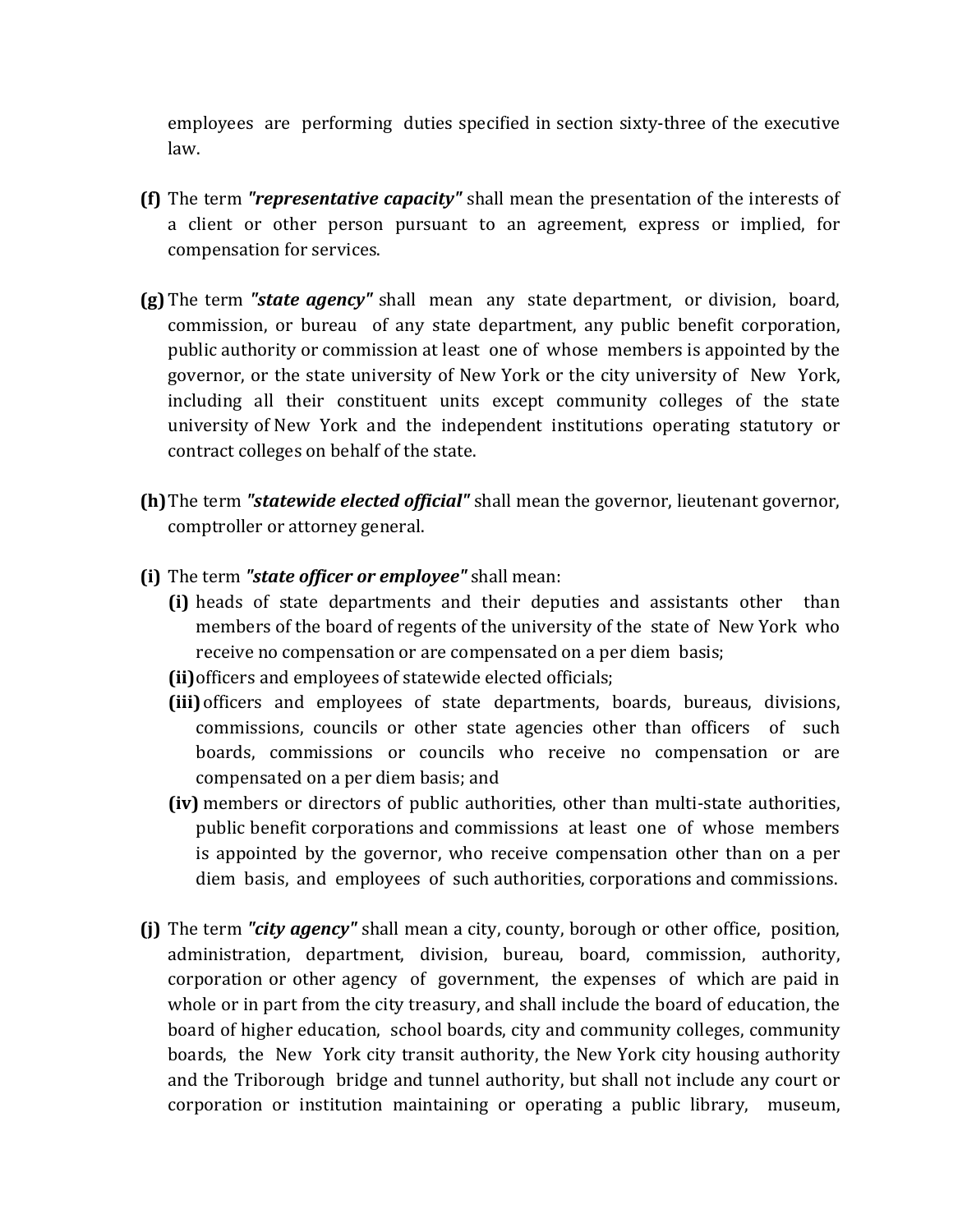botanical garden, arboretum, tomb, memorial building, aquarium, zoological garden or similar facility.

## **(k)**The term *"political party chairman"* shall mean:

- **(i)** the chairman of the state committee of a party elected as provided in section 2‐ 112 of the election law and his or her successor in office;
- **(ii)**the chairman of a county committee elected as provided in section 2‐112 of the election law and his or her successor in office from a county having a population of three hundred thousand or more or who receives compensation or expenses, or both, during the calendar year aggregating thirty thousand dollars or more; and
- **(iii)** that person (usually designated by the rules of a county committee as the "county leader" or "chairman of the executive committee") by whatever title designated, who pursuant to the rules of a county committee or in actual practice, possesses or performs any or all of the following duties or roles, provided that such person was elected from a county having a population of three hundred thousand or more or was a person who received compensation or expenses, or both, from constituted committee or political committee fund s, or both, during the reporting period aggregating thirty thousand dollars or m ore:
	- **(A)**the principal political, executive and administrative officer of the county committee;
	- **(B)** the power of general management over the affairs of the county committee;
	- **(C)** the power to exercise the powers of the chairman of the county committee as provided for in the rules of the county committee;
	- **(D)** the power to preside at all meetings of the county executive committee, if such a committee is created by the rules of the county committee or exists de facto, or any other committee or subcommittee of the county committee vested by such rules with or having de facto the power of general management over the affairs of the county committee at times when the county committee is not in actual session;
	- **(E)**the power to call a meeting of the county committee or of any committee or subcommittee vested with the rights, powers, duties or privileges of the county committee pursuant to the rules of the county committee, for the purpose of filling an office at a special election in accordance with section 6‐ 114 of the election law, for the purpose of filling a vacancy in accordance with section 6‐116 of such law; or
	- **(F)**The power to direct the treasurer of the party to expend funds of the county committee. The terms "*constituted committee"* and *"political committee"*,

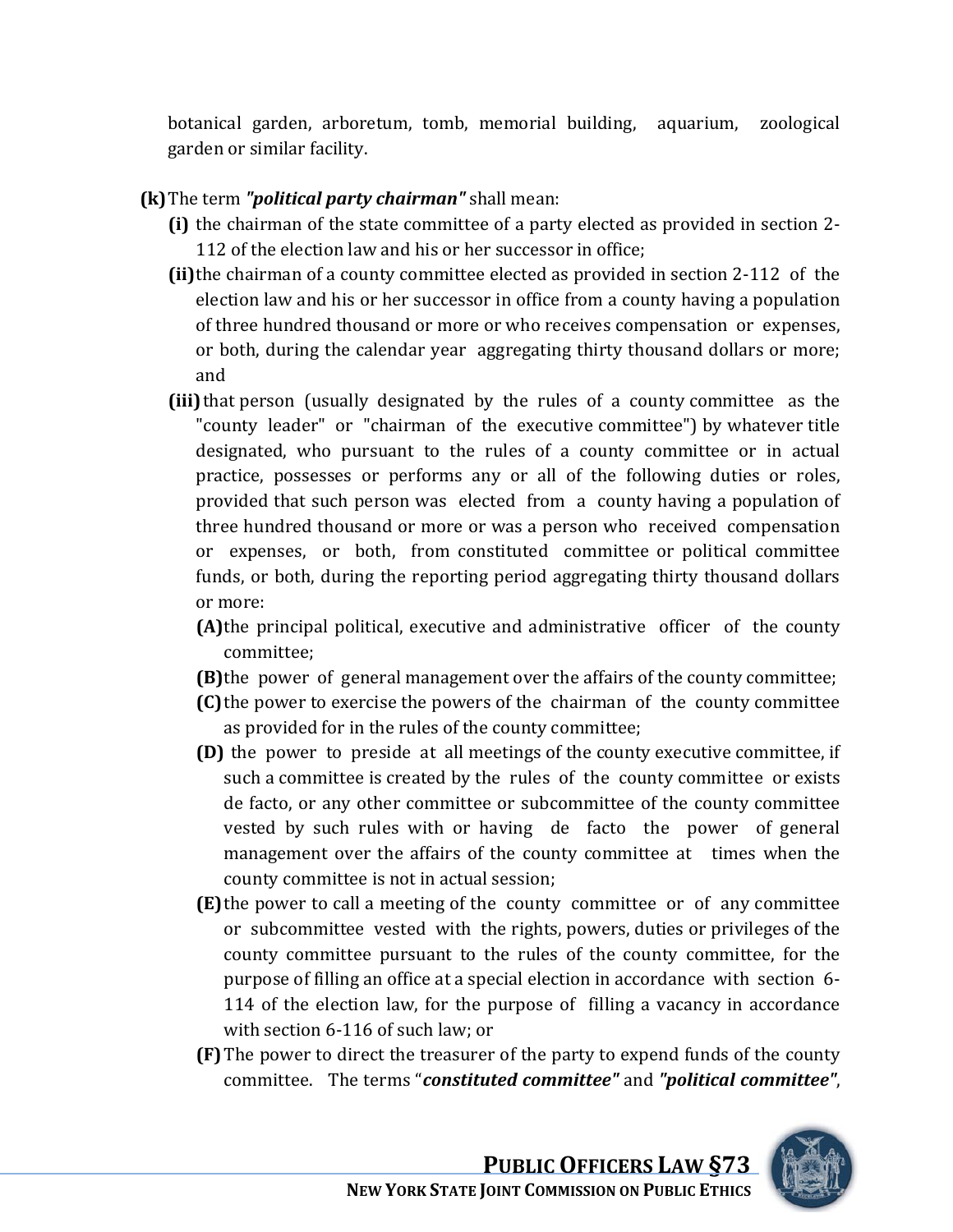as used in this paragraph  $(k)$ , shall have the same meanings as those contained in section 14‐100 of the election law.

- **(l)** A person has a *"financial interest"* in any entity if that person: (i) owns or controls ten percent or more of the stock of such entity (or one percent in the case of a orporation whose stock is regularly traded on an established securities exchange); c or (ii) serves as an officer, director or partner of that entity.
- **(m)** The **"relative"** of any individual shall mean any person living in the same household as the individual and any person who is a direct descendant of that individual's grandparents or the spouse of such descendant.
- **2.** In addition to the prohibitions contained in subdivision seven of this section, no statewide elected official, state officer or employee, member of the legislature or legislative employee shall receive, or enter into any agreement express or implied for, compensation for services to be rendered in relation to any case, proceeding, application, or other matter before any state agency, or any executive order, or any legislation or resolution before the state legislature, whereby his or her compensation is to be dependent or contingent upon any action by such agency or legislature with respect to any license, contract, certificate, ruling, decision, executive order, opinion, rate schedule, franchise, legislation, resolution or other benefit; provided, however, that nothing in this subdivision shall be deemed to prohibit the fixing at any time of fees based upon the reasonable value of the services rendered.
- **3. (a)** No statewide elected official, member of the legislature, legislative employee, full-time salaried state officer or employee shall receive, directly or indirectly, or enter into any agreement express or implied for, any compensation, in whatever form, for the appearance or rendition of services by himself or another against the interest of the state in relation to any case, proceeding, application or other matter before, or the transaction of business by himself or another with, the court of claims.
	- **(b)** No state officer or employee who is required to file an annual statement of financial disclosure pursuant to the provisions of section seventy-three-a of this article, and is not otherwise subject to the provisions of this section, shall receive, directly or indirectly, or enter into any agreement express or implied, for any compensation, in whatever form, for the appearance or rendition of services by himself or another against the interest of the state agency by which he is employed or affiliated in relation to any case, proceeding, application or other matter before, or the transaction of business by himself or another with, the court of claims.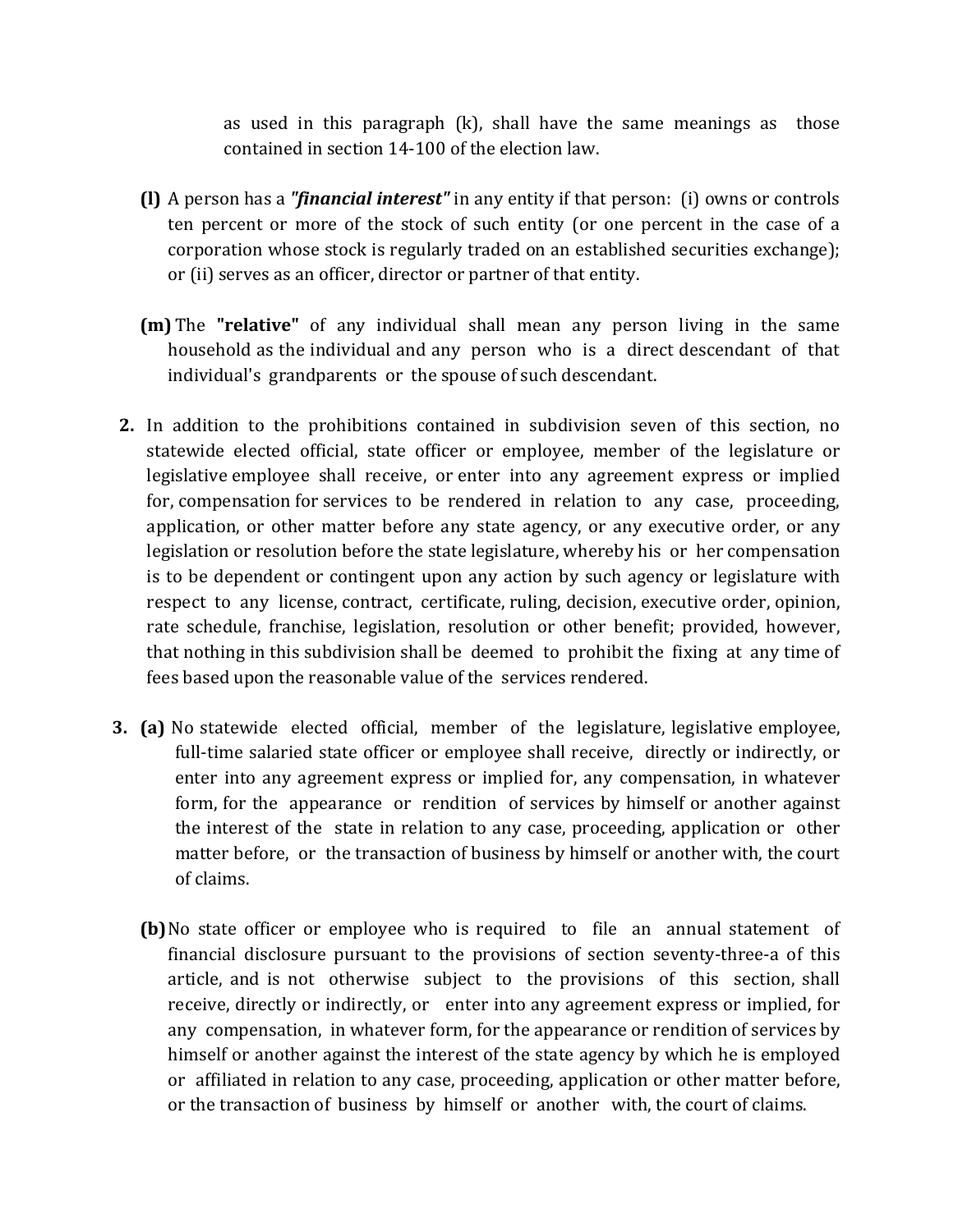- **4. (a)** No statewide elected official, state officer or employee, member of the legislature, legislative employee or political party chairman or firm or association of which such person is a member, or corporation, ten per centum or more of the stock of which is owned or controlled directly or indirectly by such person, shall (i) sell any goods or services having a value in excess of twenty‐five dollars to any state agency, or (ii) contract for or provide such goods or services with or to any private entity where the power to contract, appoint or retain on behalf of such private entity is exercised, directly or indirectly, by a state agency or officer thereof, unless such goods or services are provided pursuant to an award or contract let after public notice and competitive bidding. This paragraph shall not apply to the publication of resolutions, advertisements or other legal propositions or notices in newspapers designated pursuant to law for such purpose and for which the rates are fixed pursuant to law.
	- **(b)**No political party chairman of a county wholly included in a city with a population of more than one million, or firm or association of which such person is a member, or corporation, ten per centum or more of the stock of which is owned or controlled directly or indirectly by such person, shall (i) sell any goods or services having a value in excess of twenty-five dollars to any city agency, or (ii) contract for or provide such goods or services with or to any private entity where the power to contract, appoint or retain on behalf of such private entity is exercised directly or indirectly, by a city agency or officer thereof, unless such goods or services are provided pursuant to an award or contract let after public notice and competitive bidding. This paragraph shall not apply to the publication of resolutions, advertisements or other legal propositions or notices in newspapers designated pursuant to law for such purpose and for which the rates are fixed pursuant to law.
	- **(c)** For purposes of this subdivision, the term "services" shall not include employment as an employee.
- **5.** No statewide elected official, state officer or employee, individual whose name has been submitted by the governor to the senate for confirmation to become a state off icer or employee, member of the legislature or legislative employee shall, directly or indirectly:
	- **(a)** solicit, accept or receive any gift having more than a nominal value, whether in the form of money, service, loan, travel, lodging, meals, refreshments, entertainment, discount, forbearance or promise, or in any other form, under circumstances in which it could reasonably be inferred that the gift was intended to influence

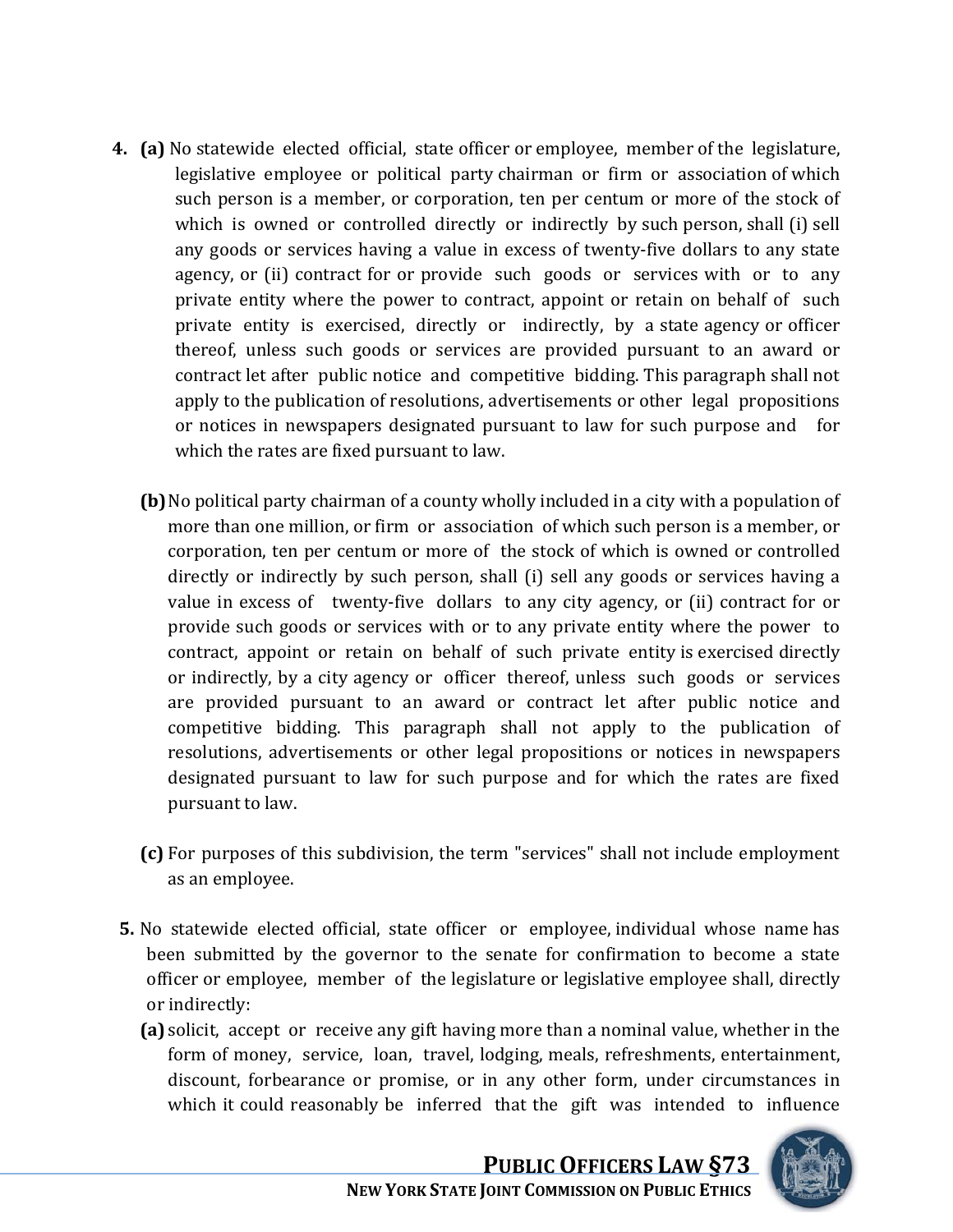him, or could reasonably be expected to influence him, in the performance of his official duties or was intended as a reward for any official action on his part. No person shall, directly or indirectly, offer or make any such gift to a statewide elected official, or any state officer or employee, member of the legislature or legislative employee under such circumstances.

- **(b)** solicit, accept or receive any gift, as defined in section one-c of the legislative law, from any person who is prohibited from delivering such gift pursuant to section one‐m of the legislative law unless under the circumstances it is not reasonable to infer that the gift was intended to influence him; or
- **(c)** permit the solicitation, acceptance, or receipt of any gift, as defined in section one‐ c of the legislative law, from any person who is prohibited from delivering such gift pursuant to section one‐m of the legislative law to a third party including a charitable organization, on such official's designation or recommendation or on his or her behalf, under circumstances where it is reasonable to infer that the gift was intended to influence him.
- **5a. (a)** For the purpose of this subdivision only, the term *"honorarium"* shall mean any payment made in consideration for any speech given at a public or private conference, convention, meeting, social event, meal or like gathering.
	- **(b)**No statewide elected official or head of any civil department shall, directly or indirectly, solicit, accept or receive any honorarium while holding such elected office or appointed position.
	- **(c)** No member of the legislature or legislative employee shall, directly or indirectly, solicit, accept or receive any honorarium while holding such elected office or employment, other than honorarium paid in consideration for a speech given on a topic unrelated to the individual's current public employment or as earned income for personal services that are customarily provided in connection with the practice of a bona fide business, trade or profession, such as teaching, practicing law, medicine or banking, unless the sole or predominant activity thereof is making speeches.
	- **6. (a)** Every legislative employee not subject to the provisions of section seventy‐three‐a of this chapter shall, on and after December fifteenth and before the following January fifteenth, in each year, file with the joint commission on public ethics and the legislative ethics commission a financial disclosure statement of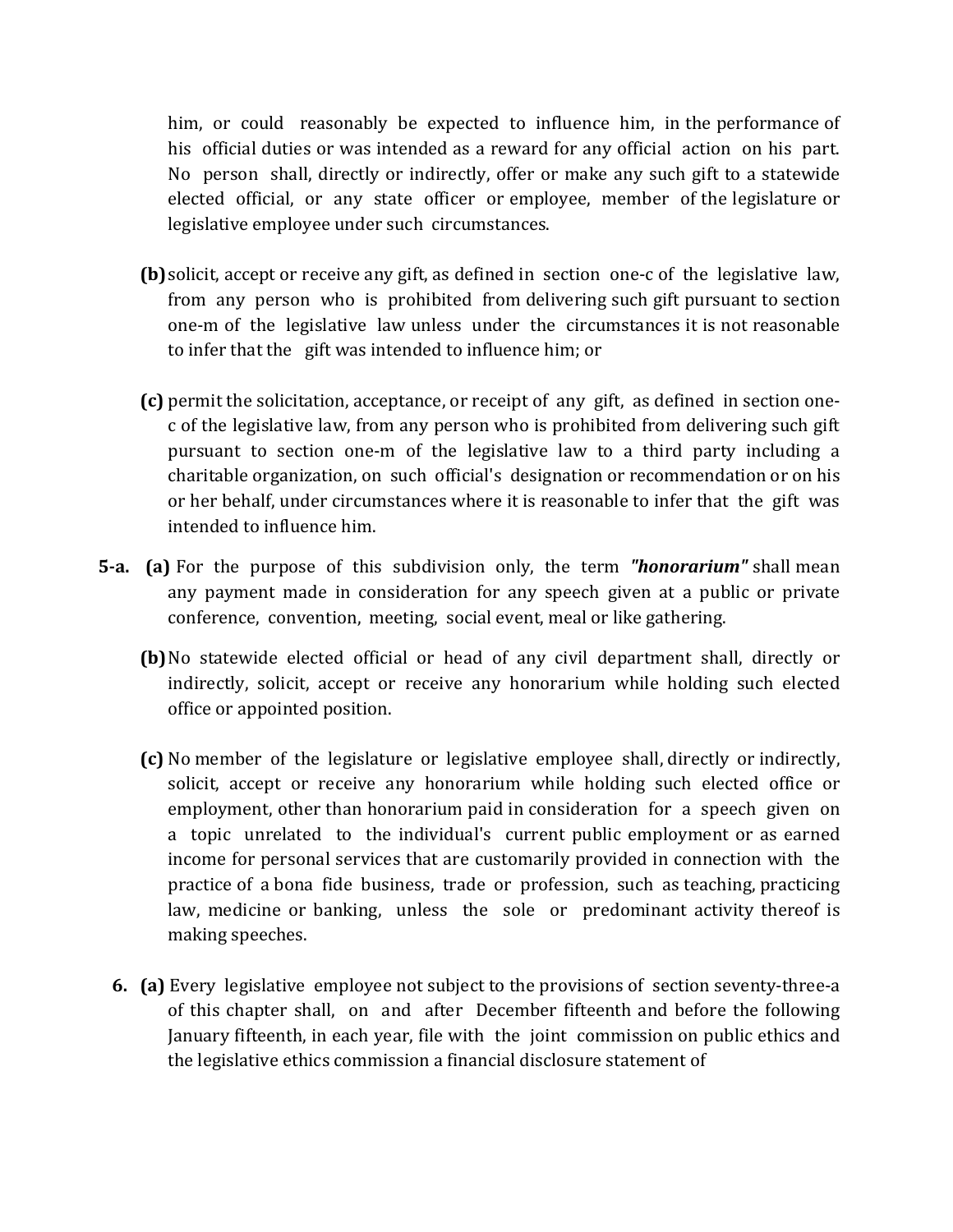- **(1)**each financial interest, direct or indirect of himself, his spouse and his unemancipated children under the age of eighteen years in any activity which is subject to the jurisdiction of a regulatory agency or name of the entity in which the interest is had and whether such interest is over or under five thousand dollars in value.
- **(2)**every office and directorship held by him in any corporation, firm or enterprise which is subject to the jurisdiction of a regulatory agency, including the name of such corporation, firm or enterprise.
- **(3)**any other interest or relationship which he determines in his discretion might reasonably be expected to be particularly affected by legislative action or in the public interest should be disclosed.
- **(b)**Copies of such statements shall be open for public inspection and copying.
- **(c)** Any such legislative employee who knowingly and willfully with intent to deceive makes a false statement or gives information which he knows to be false in any written statement required to be filed pursuant to this subdivision, shall be assessed a civil penalty in an amount not to exceed ten thousand dollars. Assessment of a civil penalty shall be made by the legislative ethics committee in accordance with the provisions of subdivision twelve of section eighty of the legislative law. For a violation of this subdivision, the committee may, in lieu of a civil penalty, refer a violation to the appropriate prosecutor and upon conviction, but only after such referral, such violation shall be punishable as a class A misdemeanor.
- **7.** (a) No statewide elected official, or state officer or employee, other than in the proper discharge of official state or local governmental duties, or member of the legislature or legislative employee, or political party chairman shall receive, directly or indirectly, or enter into any agreement express or implied for, any compensation, in whatever form, for the appearance or rendition of services by himself or another in relation to any case, proceeding, application or other matter before a state agency where such appearance or rendition of services is in con nection with:
	- **(i)** the purchase, sale, rental or lease of real property, goods or services, or a c ontract therefor, from, to or with any such agency;
	- **(ii)** any proceeding relating to rate making;
	- **(iii)** the adoption or repeal of any rule or regulation having the force and effect of law;
	- (iv) the obtaining of grants of money or loans;
	- **(v)** licensing; or

**PUBLIC OFFICERS LAW §73 NEW YORK STATE JOINT COMMISSION ON PUBLIC ETHICS**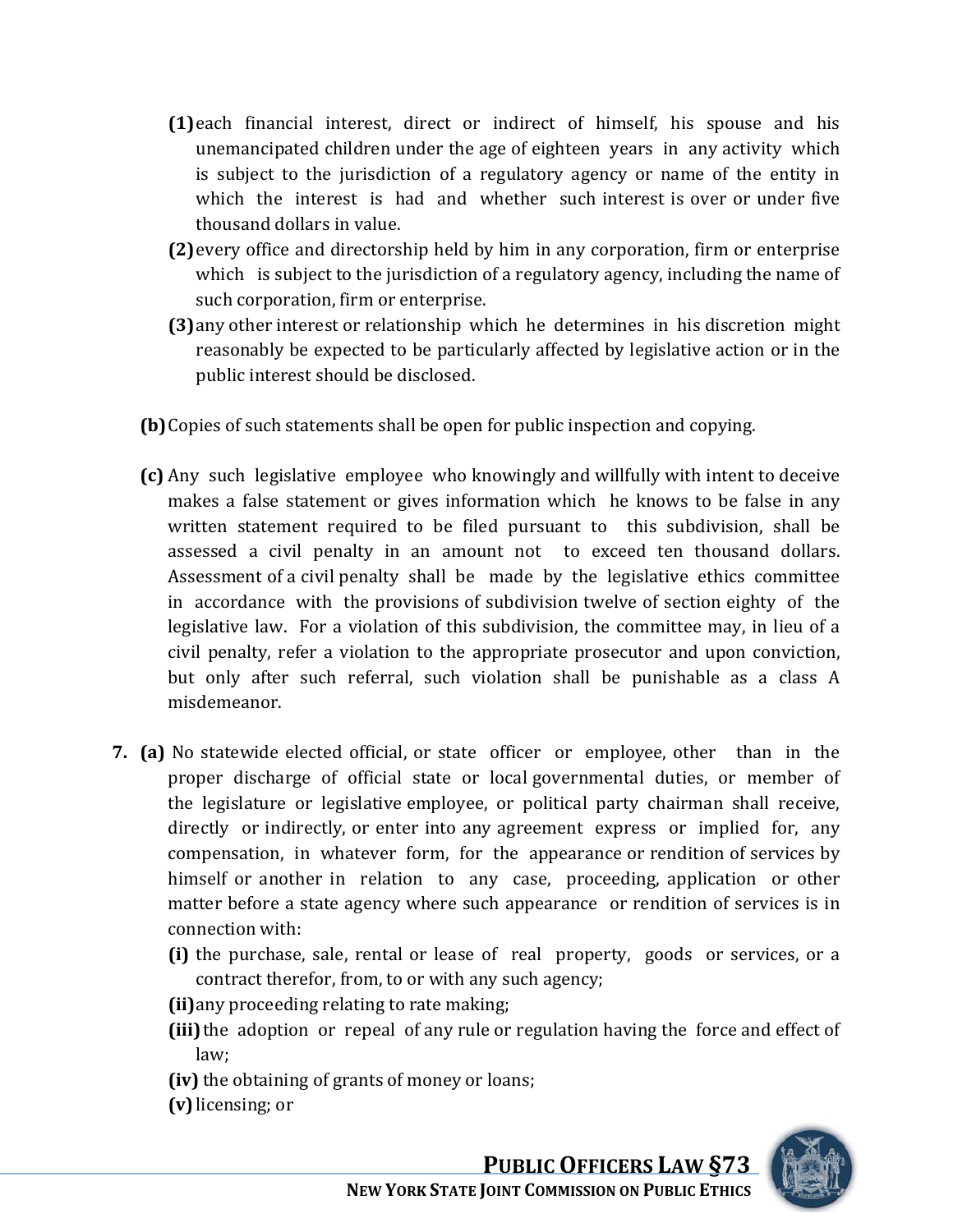**(vi)** any proceeding relating to a franchise provided for in the public service law.

- **(b)** No political party chairman in a county wholly included in a city having a population of one million or more shall receive, directly or indirectly, or enter into any agreement express or implied for, any compensation, in whatever form, for the appearance or rendition of services by himself or another in relation to any case, proceeding, application or other matter before any city agency where such app earance or rendition of services is in connection with:
	- **(i)** the purchase, sale, rental or lease of real property, goods or services, or a c ontract therefor, from, to or with any such agency;
	- **(ii)** any proceeding relating to ratemaking;
	- (iii) the adoption or repeal of any rule or regulation having the force and effect of l aw;
	- **(iv)** the obtaining of grants of money or loans;
	- **(v)** licensing. For purposes of this paragraph, the term "licensing" shall mean any city agency activity respecting the grant, denial, renewal, revocation, enforcement, suspension, annulment, withdrawal, recall, cancellation or amendment of a license, permit or other form of permission conferring the right or privilege to engage in (i) a profession, trade, or occupation or (ii) any business or activity regulated by a regulatory agency of a city agency which in the absence of such license, permit or other form of permission would be prohibited; and
	- **(vi)** any proceeding relating to a franchise.
- **(c)** Nothing contained in this subdivision shall prohibit a statewide elected official, or a state officer or employee, unless otherwise prohibited, or a member of the legislature or legislative employee, or political party chairman, from appearing before a state agency in a representative capacity if such appearance in a representative capacity is in connection with a ministerial matter.
- **(d)**Nothing contained in this subdivision shall prohibit a member of the legislature, or a legislative employee on behalf of such member, from participating in or advocating any position in any matter in an official or legislative capacity, including, but not limited to, acting as a public advocate whether or not on behalf of a constituent. Nothing in this paragraph shall be construed to limit the application of the provisions of section seventy‐seven of this chapter.
- **(e)**Nothing contained in this subdivision shall prohibit a state officer or employee from appearing before a state agency in a representative capacity on behalf of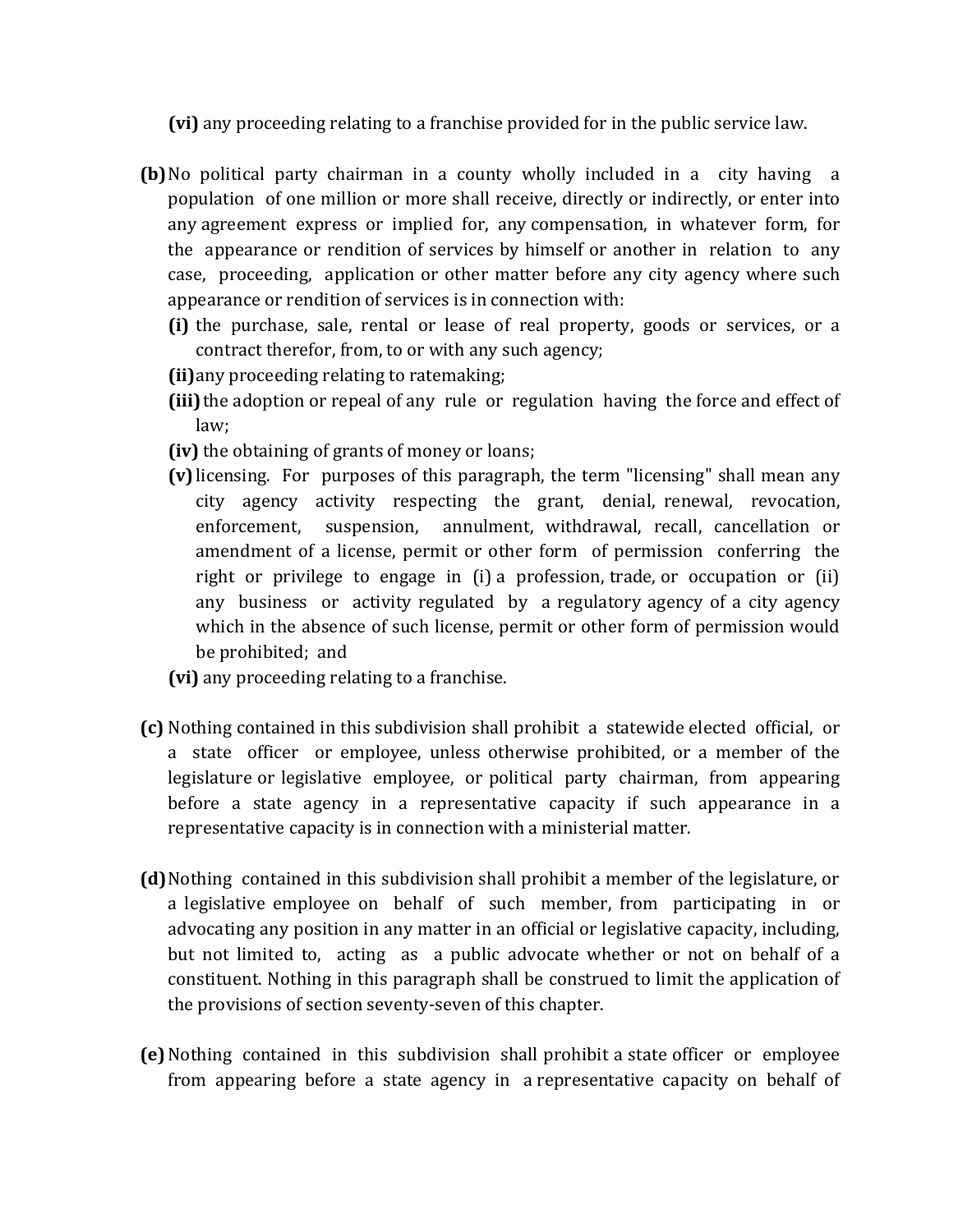an employee organization in any matter where such appearance is duly authorized by an employee organization.

- **(f)** Nothing contained in this subdivision shall prohibit a political party chairman from participating in or advocating any matter in an official capacity.
- **(g)**Nothing contained in this subdivision shall prohibit internal research or discussion of a matter, provided, however, that the time is not charged to the client and the person does not share in the net revenues generated or produced by the matter.
- **(h)**Nothing contained in this subdivision shall prohibit a state officer or employee, unless otherwise prohibited, from appearing or rendering services in relation to a case, proceeding, application or transaction before a state agency, other than the agency in which the officer or employee is employed, when such appearance or rendition of services is made while carrying out official duties as an elected or appointed official, or employee of a local government or one of its agencies.
- **8. (a) (i)** No person who has served as a state officer or employee shall within a period of two years after the termination of such service or employment appear or practice before such state agency or receive compensation for any services rendered by such former officer or employee on behalf of any person, firm, corporation or association in relation to any case, proceeding or application or other matter before such agency.
	- **(ii)**No person who has served as a state officer or employee shall after the termination of such service or employment appear, practice, communicate or otherwise render services before any state agency or receive compensation for any such services rendered by such former officer or employee on behalf of any person, firm, corporation or other entity in relation to any case, proceeding, application or transaction with respect to which such person was directly concerned and in which he or she personally participated during the period of his or her service or employment, or which was under his or her active consideration.
	- **(iii)**No person who has served as a member of the legislature shall within a period of two years after the termination of such service receive compensation for any services on behalf of any person, firm, corporation or association to promote or oppose, directly or indirectly, the passage of bills or resolutions by either house of the legislature. No legislative employee shall within a period of two years after the termination of such service receive compensation for any services on behalf of any person, firm, corporation or association to appear, practice or directly communicate before either house of the legislature to

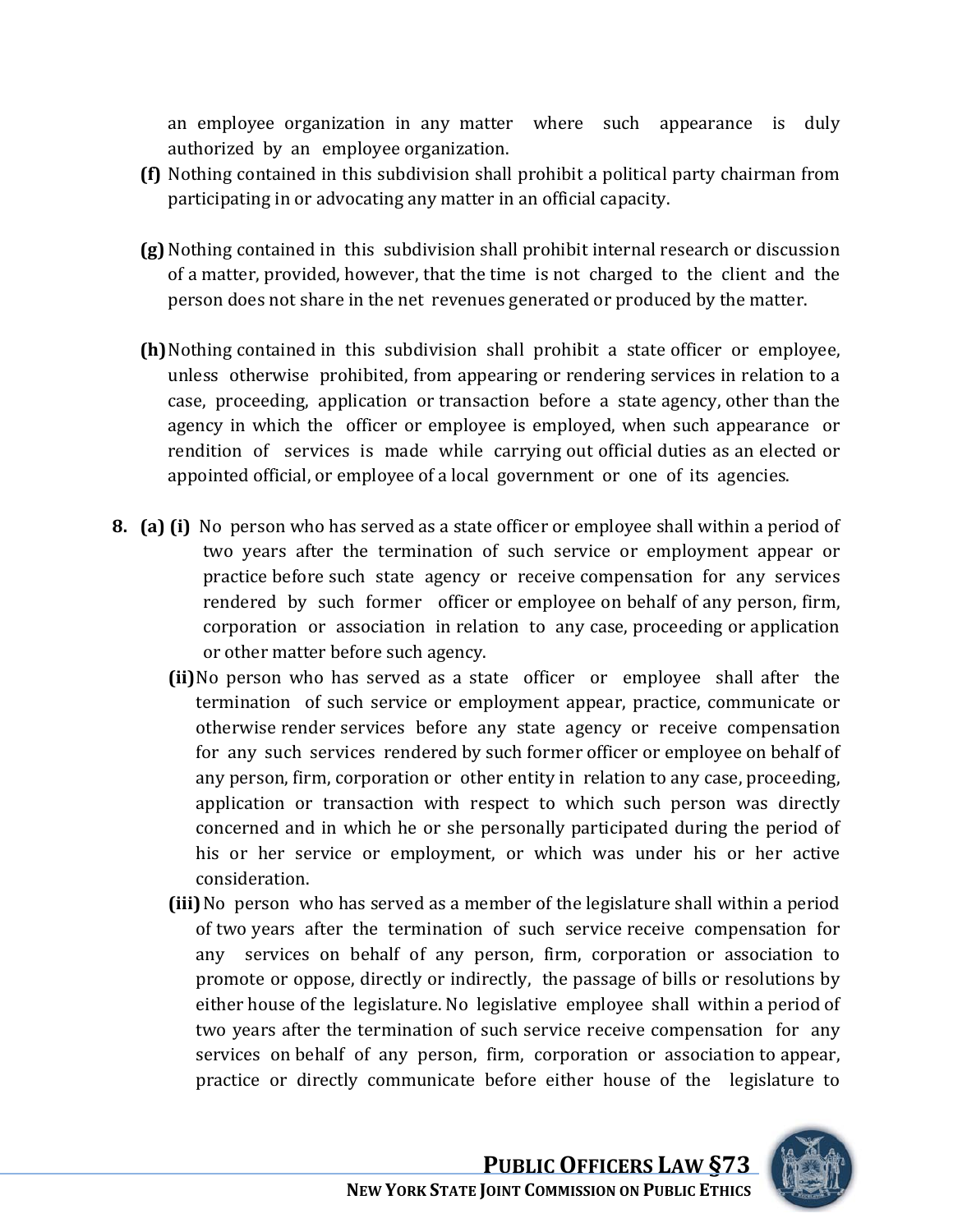promote or oppose the passage of bills or resolutions by either house of the legislature.

- **(iv)** No person who has served as an officer or employee in the executive chamber of the governor shall within a period of two years after termination of such service appear or practice before any state agency.
- **(b)** (i) The provisions of subparagraph (i) of paragraph (a) of this subdivision shall not apply to any state officer or employee whose employment was terminated on or after January first, nineteen hundred ninety‐five and before April first, nineteen hundred ninety‐nine or on or after January first, two thousand nine and before April first, two thousand twelve because of economy, consolidation or abolition of functions, curtailment of activities or other reduction in the state work force. On or before the date of such termination of employment, the state agency shall provide to the terminated employee a written certification that the employee has been terminated because of economy, consolidation or abolition of functions, curtailment of activities or other reduction in the state work force, and that such employee is covered by the provisions of this paragraph. The written certification shall also contain a notice describing the rights and responsibilities of the employee pursuant to the provisions of this section. The certification and notice shall contain the information and shall be in the form set forth below:

## CERTIFICATION AND NOTICE

| TO: | <b>EMPLOYEE'S NAME:</b>     |
|-----|-----------------------------|
|     | <b>STATE AGENCY:</b>        |
|     | <b>DATE OF TERMINATION:</b> |

I, (*name and title*) of *(state agency),* hereby certify that your termination from State service is because of economy, consolidation or abolition of functions, curtailment of activities or other reduction in the State work force. Therefore, you are covered by the provisions of paragraph (b) of subdivision eight of section seventy-three of the Public Officers Law.

**YOU WERE DESIGNATED AS A POLICY MAKER: YES NO**

**(TITLE)**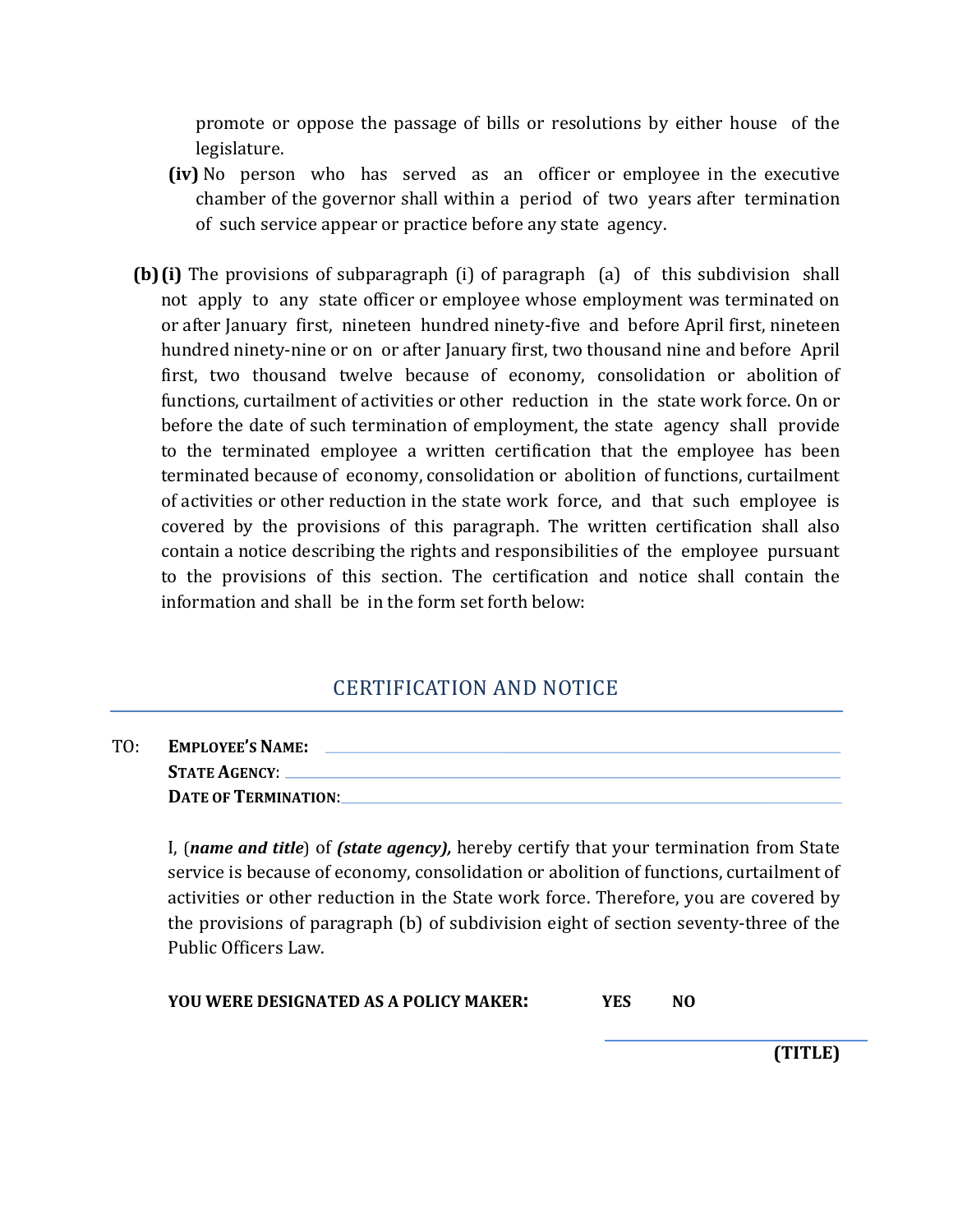# TO THE EMPLOYEE:

This certification affects your right to engage in certain activities after you leave state service.

Ordinarily, employees who leave State service may not, for two years, appear or practice before their former agency or receive compensation for rendering services on a matter before their former agency. However, because of this certification, you may be exempt from this restriction.

If you were not designated as a Policymaker by your agency, you are automatically exempt. You may, upon leaving State service, immediately appear, practice or receive compensation for services rendered before your former agency.

If you were designated as a Policymaker by your agency, you are eligible to apply for an exemption to the *New York State Commission on Public Integrity at 540 Broadway Plaza, Albany, New York 12207*.

Even if you are or become exempt from the two year bar, the lifetime bar of the revolving door statute will continue to apply to you. You may not appear, practice, communicate or otherwise render services before any State agency in relation to any case, proceeding, application or transaction with respect to which you were directly concerned and in which you personally participated during your State service, or which was under your active consideration.

If you have any questions about the application of the post-employment restrictions to your circumstances, you may contact the New York State Commission on Public Integrity at **518***4083976 or 180087E TH I C (18008738442).*

- **(ii)**The provisions of subparagraph (i) of this paragraph shall not apply to any such officer or employee who at the time of or prior to such termination had served in a policymaking position as determined by the appointing authority, which determination had been filed with the state ethics commission or the commission on public integrity, provided that such officer or employee may so appear or practice or receive such compensation with the prior approval of the state ethics commission or the commission on public integrity. In determining whether to grant such approval the state ethics commission or the commission on public integrity shall consider:
- **A.** whether the employee's prior job duties involved substantial decision‐making authority over policies, rule or contracts;

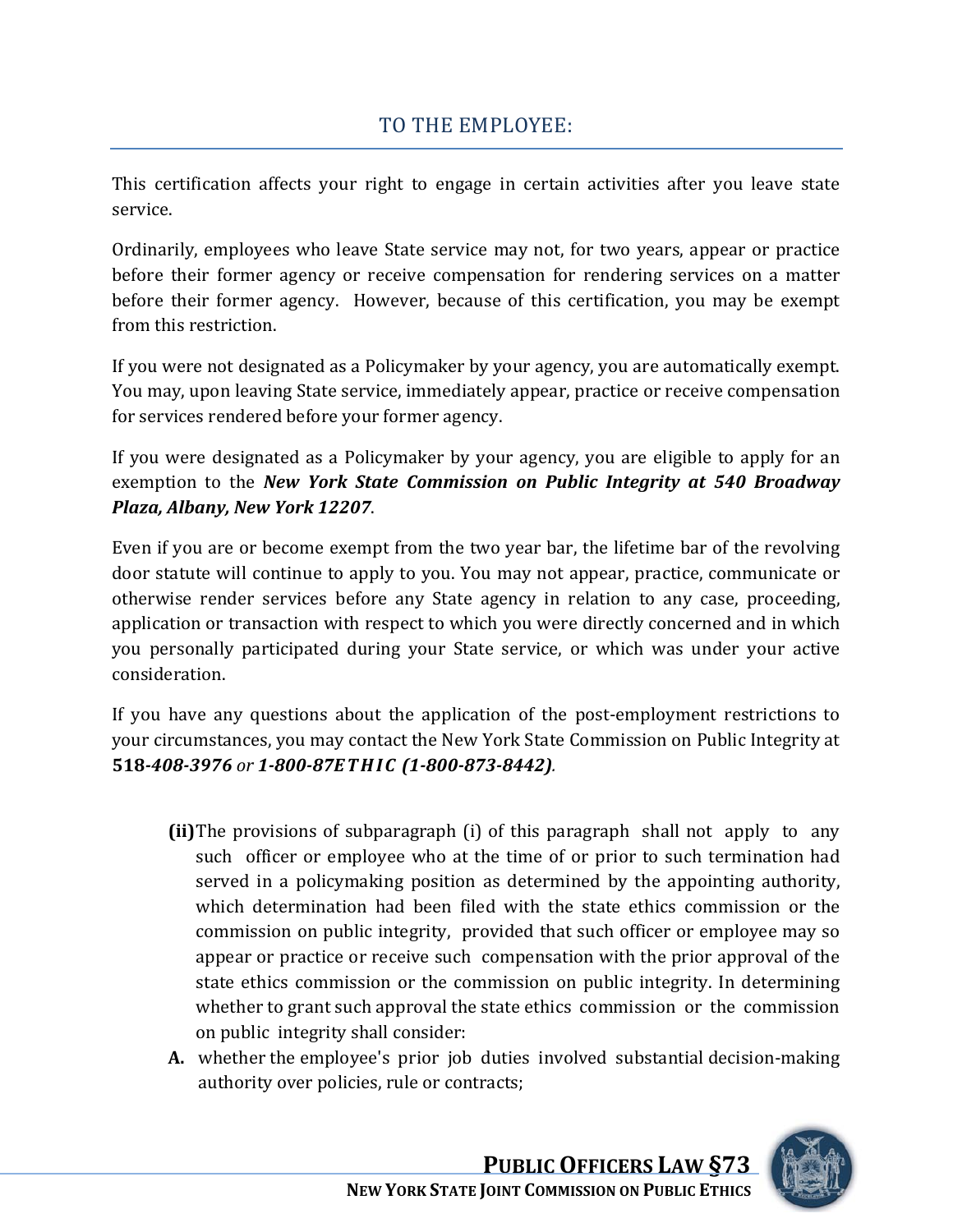- **B.** the nature of the duties to be performed by the employee for the prospective employer;
- **C.** whether the prospective employment is likely to involve substantial contact with the employee's former agency and the extent to which any such contact is likely to involve matters where the agency has the discretion to make decisions based on the work product of the employee;
- **D.** whether the prospective employment may be beneficial to the state or the public; and
- **E.** the extent of economic hardship to the employee if the application is denied.
- **(c)** The provisions of paragraph (b) of this subdivision shall not apply to employees whose employment has been discontinued as a result of retirement or to employees who, prior to termination, have declined to exercise a right to another position with a state agency unless such position would require the employee to travel more than thirty-five miles in each direction to the new position or accept a reduction in base salary of more than ten per centum.
- **(d)** Nothing contained in this subdivision shall prohibit any state agency from adopting rules concerning practice before it by former officers or employees more restrictive than the requirements of this subdivision.
- **(e)** This subdivision shall not apply to any appearance, practice, communication or rendition of services before any state agency, or either house of the legislature, or to the receipt of compensation for any such services, rendered by a former state officer or employee or former member of the legislature or legislative employee, which is made while carrying out official duties as an elected official or employee of a federal, state or local government or one of its agencies.
- **(f)** Nothing in this subdivision shall be deemed to prevent a former state officer or employee who was employed on a temporary basis to perform routine clerical services, mail services, data entry services or other similar ministerial tasks, from subsequently being employed by a person, firm, corporation or association under contract to a state agency to perform such routine clerical services, mail services, data entry services or other similar ministerial tasks; provided however, this paragraph shall in no event apply to any such state officer or employee who was required to file an annual statement of financial disclosure pursuant to section seventy-three-a of this article.
- **(g)**Notwithstanding the provisions of subparagraphs (i) and (ii) of paragraph (a) of this subdivision, a former state officer or employee may contract individually, or as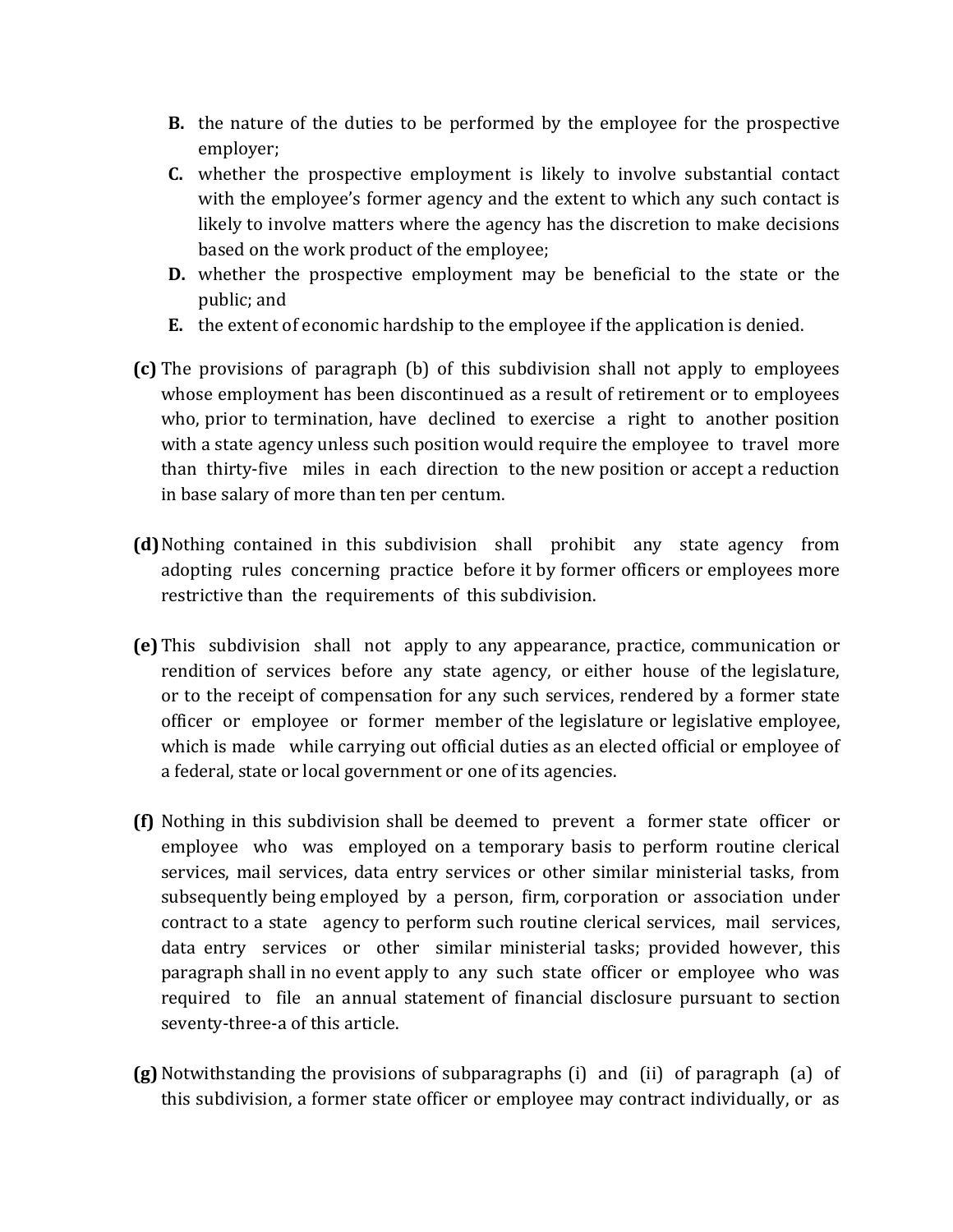a member or employee of a firm, corporation or association, to render services to any state agency when the agency head certifies in writing to the state ethics commission that the services of such former officer or employee are required in connection with the agency's efforts to address the state's year 2000 compliance problem.

- **(h)**Notwithstanding the provisions of subparagraphs (i) and (ii) of paragraph (a) of this subdivision, a former state officer or employee may contract individually, or as a member or employee of a firm, corporation or association, to render services to any state agency when the agency head certifies in writing to the joint commission on public ethics that the services of such former officer or employee are required in connection with the agency's response to a disaster emergency declared by the governor pursuant to section twenty‐eight of the executive law.
- **(i)** The provisions of subparagraphs (i) and (ii) of paragraph (a) of this subdivision shall not apply to any person as a result of his or her temporary employment by the New York state department of agriculture and markets in the civil service title of veterinarian one or animal health inspector one and their service, in that capacity, as a member of the New York state emergency veterinary corps.
- **8a.** The provisions of subparagraphs (i) and (ii) of paragraph (a) of subdivision eight of this section shall not apply to any such former state officer or employee engaged in any of the specific permitted activities defined in this subdivision that are related to any civil action or proceeding in any state or federal court, provided that the attorney general has certified in writing to the joint commission on public ethics, with a copy to such former state officer or employee, that the services are rendered on behalf of the state, a state agency, state officer or employee, or other person or entity represented by the attorney general, and that such former state officer or employee has expertise, knowledge or experience which is unique or outstanding in a field or in a particular matter or which would otherwise be generally unavailable at a comparable cost to the state, a state agency, state officer or employee, or other person or entity represented by the attorney general in such civil action or proceeding. In those instances where a state agency is not represented by the attorney general in a civil action or proceeding in state or federal court, a former state officer or employee may engage in permitted activities provided that the general counsel of the state agency, after consultation with the joint commission on public ethics, provides to the joint commission on public ethics a written certification which meets the requirements of this subdivision. For purposes of this subdivision the term *"permitted activities"* shall mean generally any activity performed at the request of the attorney general or the attorney general's designee, or in cases where

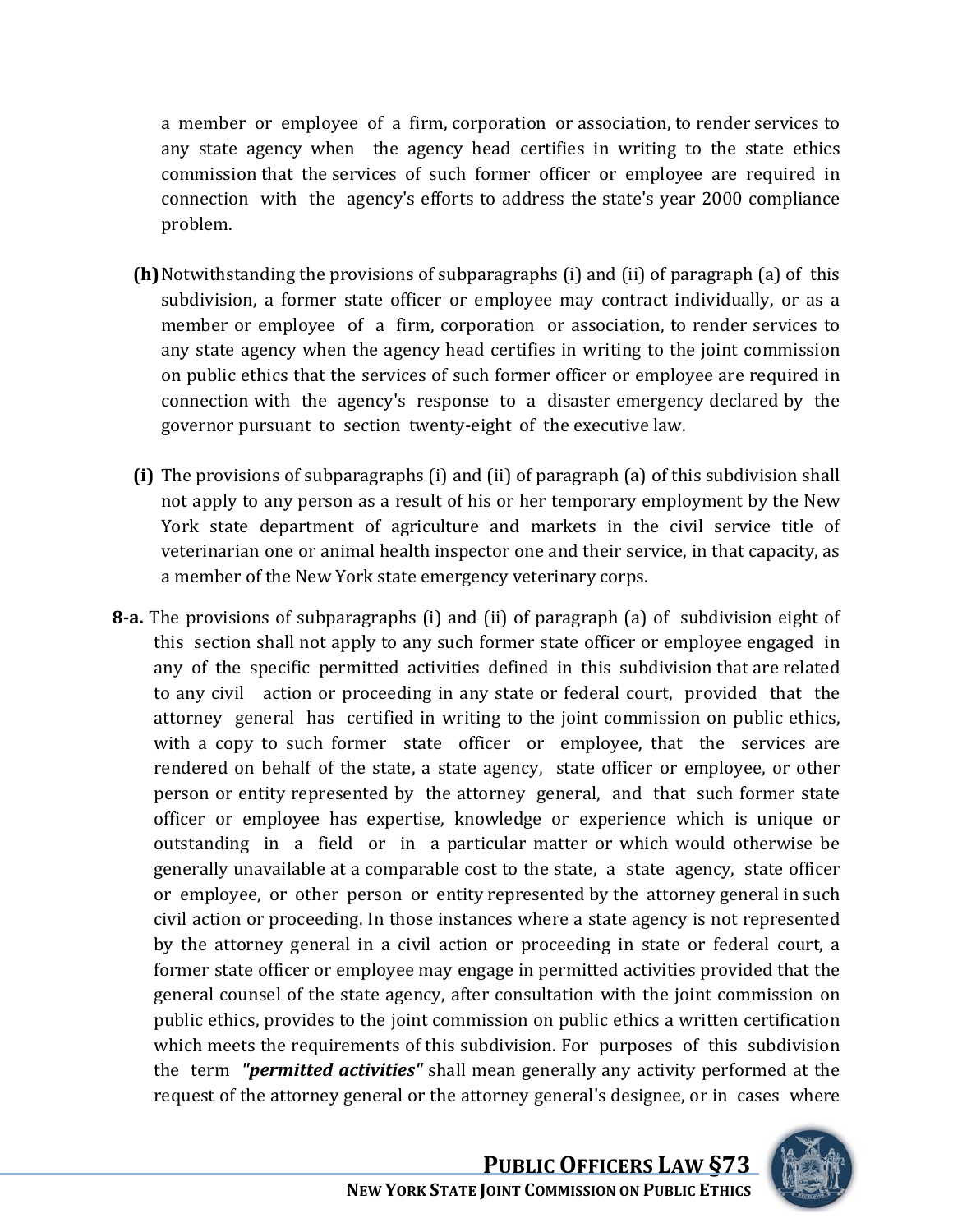the state agency is not represented by the attorney general, the general counsel of such state agency, including without limitation:

- **(a)** preparing or giving testimony or executing one or more affidavits;
- **(b)**gathering, reviewing or analyzing information, including documentary or oral information concerning facts or opinions, attending depositions or participating in document review or discovery;
- **(c)** performing investigations, examinations, inspections or tests of persons, documents or things;
- **(d)**performing audits, appraisals, compilations or computations, or reporting about them;
- **(e)** identifying information to be sought concerning facts or opinions; or
- **(f)** otherwise assisting in the preparation for, or conduct of, such litigation. Nothing in this subdivision shall apply to the provision of legal representation by any former state officer or employee.
- **\* 8b.** Notwithstanding the provisions of subparagraphs (i) and (ii) of paragraph (a) of subdivision eight of this section, a former state officer or employee may contract individually, or as a member or employee of a firm, corporation or association, to render services to any state agency if, prior to engaging in such service, the agency head certifies in writing to the joint commission on public ethics that such former officer or employee has expertise, knowledge or experience with respect to a particular matter which meets the needs of the agency and is otherwise unavailable at a comparable cost. Where approval of the contract is required under section one hundred twelve of the state finance law, the comptroller shall review and consider the reasons for such certification. The joint commission on public ethics must review and approve all certifications made pursuant to this subdivision.

#### *\* NB There are 2 sub 8b's*

**\* 8b.** Notwithstanding the provisions of subparagraphs (i) and (ii) of paragraph (a) of subdivision eight of this section, a former state officer or employee who, prior to his or her separation from state service, was employed as a health care professional and, in conjunction with his or her state duties, provided treatment and/or medical services to individuals residing in or served by a state‐operated facility is not barred from rendering services to such individuals in their care prior to leaving state service, at the state-operated facility which employed the former state officer or employee.

#### *\* NB There are 2 sub 8b's*

**9.** No party officer while serving as such shall be eligible to serve as a judge of any court of record, attorney‐general or deputy or assistant attorney‐general or solicitor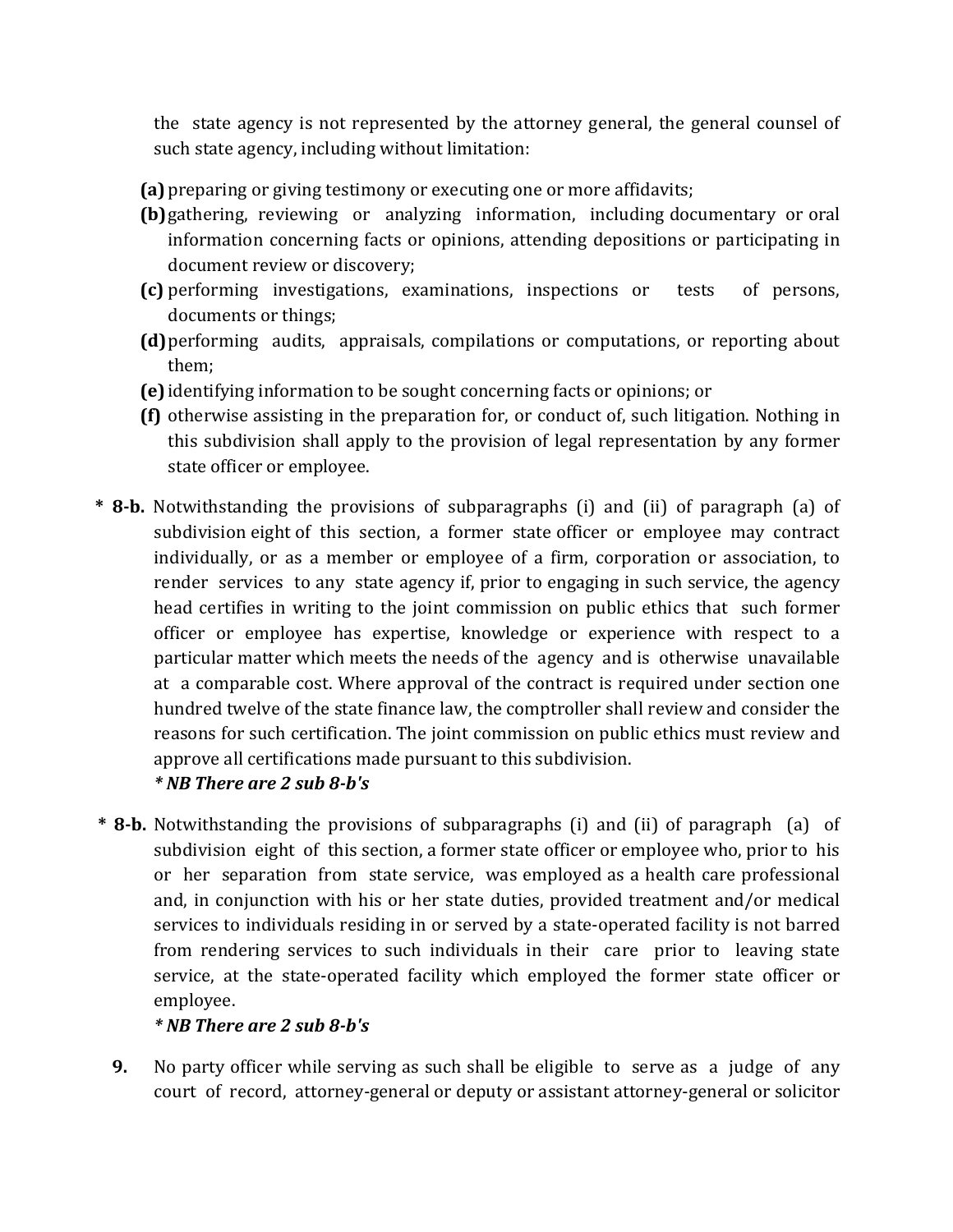general, district attorney or assistant district attorney. As used in this subdivision, the term "party officer" shall mean a member of a national committee, an officer or member of a state committee or a county chairman of any political party.

**10.** Nothing contained in this section, the judiciary law, the education law or any other law or disciplinary rule shall be construed or applied to prohibit any firm, association or corporation, in which any present or former statewide elected official, state officer or employee, or political party chairman, member of the legislature or legislative employee is a member, associate, retired member, of counsel or shareholder, from appearing, practicing, communicating or otherwise rendering services in relation to any matter before, or transacting business with a state agency, or a city agency with respect to a political party chairman in a county wholly included in a city with a population of more than one million, otherwise proscribed by this section, the judiciary law, the education law or any other law or disciplinary rule with respect to such official, member of the legislature or officer or employee, or political party chairman, where such statewide elected official, state officer or employee, member of the legislature or legislative employee, or political party chairman does not share in the net revenues, as defined in accordance with generally accepted accounting principles by the joint commission on public ethics or by the legislative ethics committee in relation to persons subject to their respective jurisdictions, resulting therefrom, or, acting in good faith, reasonably believed that he or she would not share in the net revenues as so defined; nor shall anything contained in this section, the judiciary law, the education law or any other law or disciplinary rule be construed to prohibit any firm, association or corporation in which any present or former statewide elected official, member of the legislature, legislative employee, full-time salaried state officer or employee or state officer or employee who is subject to the provisions of section seventy‐three‐a of this article is a member, associate, retired member, of counsel or shareholder, from appearing, practicing, communicating or otherwise rendering services in relation to any matter before, or transacting business with, the court of claims, where such statewide elected official, member of the legislature, legislative employee, full-time salaried state officer or employee or state officer or employee who is subject to the provisions of section seventy‐three‐a of this article does not share in the net revenues, as defined in accordance with generally accepted accounting principles by the joint commission on public ethics or by the legislative ethics committee in relation to persons subject to their respective jurisdictions, resulting therefrom, or, acting in good faith, reasonably believed that he or she would not share in the net revenues as so defined.

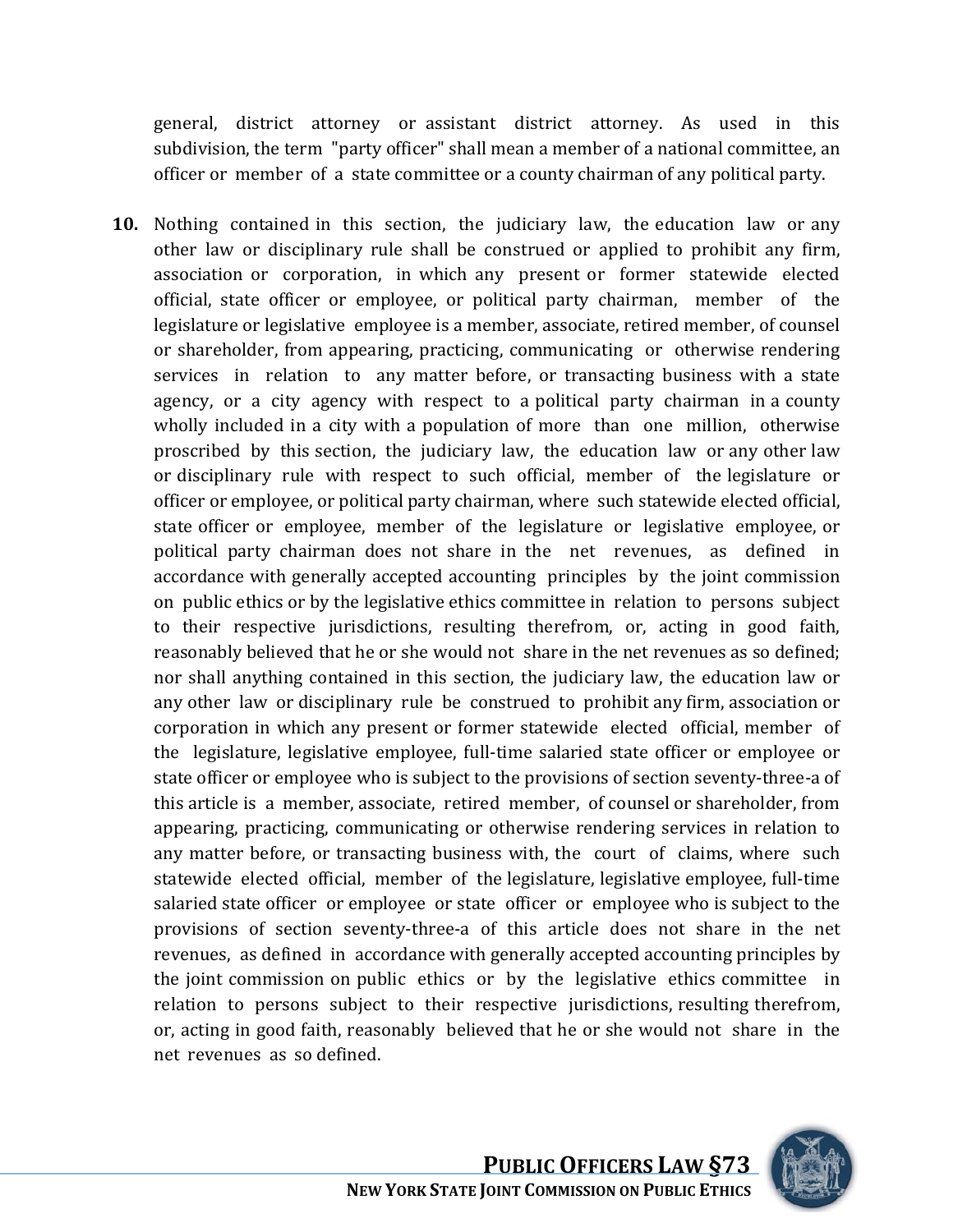- 11. Notwithstanding any provision of the judiciary law, the education law or any other law or disciplinary rule to the contrary:
	- **(a)** Conduct authorized pursuant to subdivision eight of this section by a person who has served as a member of the legislature or as a legislative employee shall not constitute professional misconduct or grounds for disciplinary action of any kind;
	- **(b)**No member of the legislature or former member of the legislature shall be prohibited from appearing, practicing, communicating or otherwise rendering services in relation to any matter before, or transacting business with, any state agency solely by reason of any vote or other action by such member or former member in respect to the confirmation or election of any member, commissioner, director or other person affiliated with such state agency, but nothing in this paragraph shall limit the prohibition contained in subdivision eight of this section;
	- **(c)** The appearance, practice, communication or rendition of services in relation to any matter before, or transaction of business with a state agency, or with the court of claims, or the promotion or opposition to the passage of bills or resolutions by either house of the legislature, by a member, associate, retired member, of counsel or shareholder of a firm, association or corporation, in accordance with subdivision ten of this section, is hereby authorized and shall not constitute professional misconduct or grounds for disciplinary action of any kind solely by reason of the professional relationship between the statewide elected official, state officer or employee, political party chairman, member of the legislature, or legislative employee and any firm, association, corporation or any member, associate, retired member, of counsel, or shareholder thereof, or by reason of the appearance created by any such professional relationship.
- **12.** A statewide elected official, state officer or employee, or a member of the legislature or legislative employee, or political party chairman, who is a member, associate, retired member, of counsel to, or shareholder of any firm, association or corporation which is appearing or rendering services in connection with any case, proceeding, application or other matter listed in paragraph (a) or (b) of subdivision seven of this section shall not orally communicate, with or without compensation, as to the merits of such cause with an officer or an employee of the agency concerned with the matter.
- **13.** For the purposes of this section, a statewide elected official or state officer or employee or member of the legislature or legislative employee or political party chairman who is a member, associate, retired member, of counsel to, or shareholder of any firm, association or corporation shall not be deemed to have made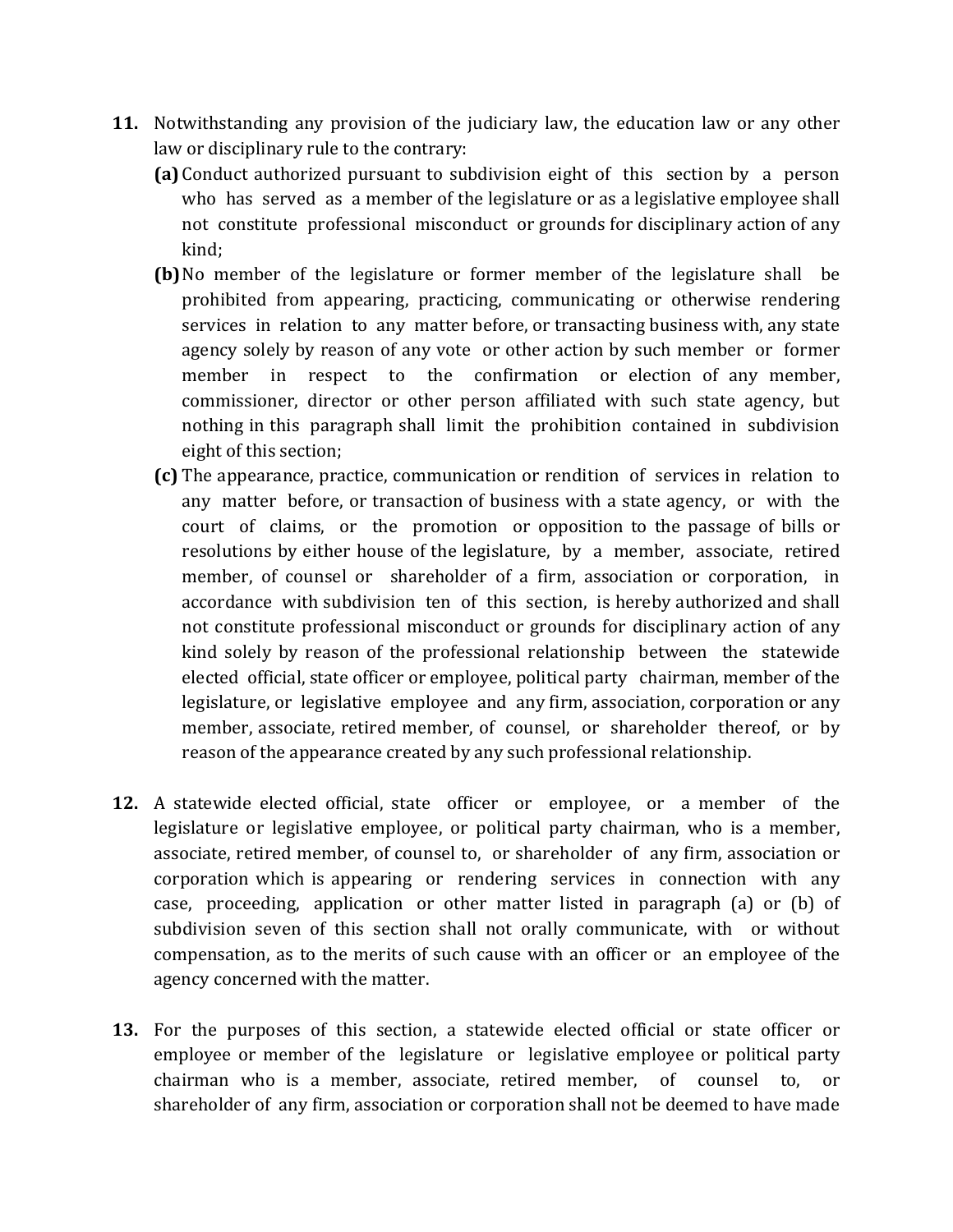an appearance under the provisions of this section solely by the submission to a state agency or city agency of any printed material or document bearing his or her name, but unsigned by him or her, such as by limited illustrations the name of the firm, association or corporation or the letterhead of any stationery, which pro forma serves only as an indication that he or she is such a member, associate, retired member, of counsel to, or shareholder.

- **14. (a)**No statewide elected official, state officer or employee, member of the legislature or legislative employee may participate in any decision to hire, promote, discipline or discharge a relative for any compensated position at, for or within any state agency, public authority or the legislature.
	- **(b)**This paragraph shall not apply to (i) the hiring of a relative by a legislator with a physical impairment, for the sole purpose of assisting with that impairment, as necessary and otherwise permitted by law; (ii) the temporary hiring of legislative pages, interns and messengers; or (iii) responding to inquiries with respect to prospective hires related to an individual covered by this paragraph.
- **15.** No statewide elected official, state officer or employee, member of the legislature or legislative employee shall: (a) participate in any state contracting decision involving the payment of more than one thousand dollars to that individual, any relative of that individual, or any entity in which that individual or any relative has a financial interest; or (b) participate in any decision to invest public funds in any security of any entity in which that individual or any relative of that individual has a financial interest, is an underwriter, or receives any brokerage, origination or servicing fees.
- **16. (a)** No statewide elected official, state officer or employee involved in the awarding of state grants or contracts may ask a current or prospective grantee or contractor, or any officer, director or employee thereof, to disclose: (i) the party affiliation of such grantee or contractor, or any officer, director or employee thereof; (ii) whether such grantee or contractor, or any officer, director or employee thereof, has made campaign contributions to any party, elected official, or candidate for elective office; or (iii) whether such grantee or contractor, or any officer, director or employee thereof, cast a vote for or against any elected official, candidate or political party.
	- **(b)**No statewide elected official or state officer or employee may award or decline to award any state grant or contract, or recommend, promise or threaten to do so, in whole or in part, because of a current or prospective grantee's or contractor's refusal to answer any inquiry prohibited by paragraph (a) of this subdivision, or